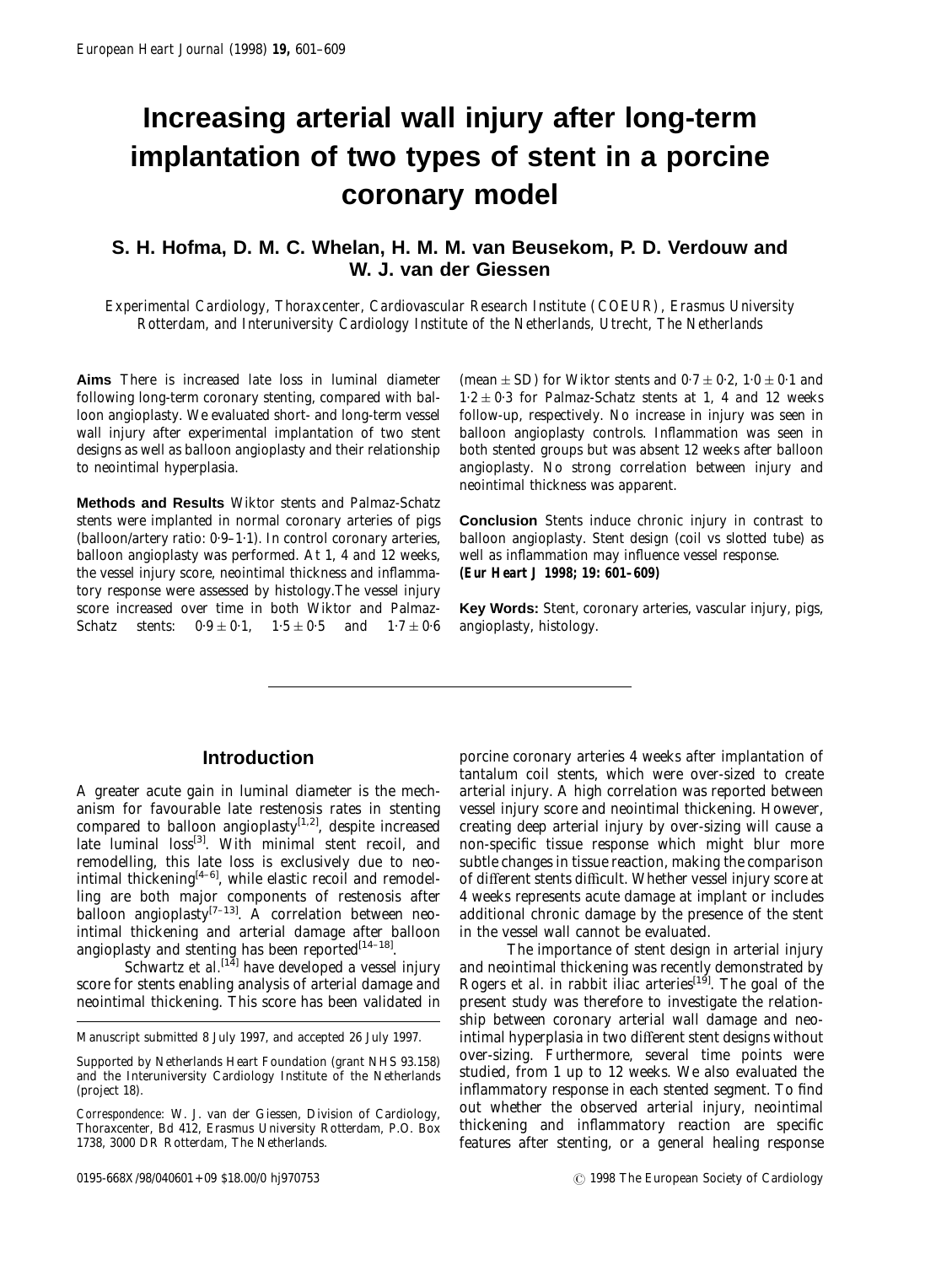to the acute implantation trauma, additional animals underwent balloon angioplasty only.

## **Methods**

#### *Animal preparation*

Domestic pigs (n=53, weight: 26–46 kg, HVC, Hedel, The Netherlands) underwent the experimental procedures according to the *Guide for the Care and Use of Laboratory Animals*<sup>[20]</sup>, and after approval by the Committee on Experimental Animals of Erasmus University Rotterdam. Experiments were performed as previously described<sup>[21]</sup>. Briefly, after an overnight fast animals were sedated with ketamine hydrochloride  $(20 \text{ mg} \cdot \text{kg}^{-1})$ . Following endotracheal intubation, pigs were mechanically ventilated with 30% oxygen in nitrous oxide. Anaesthesia was maintained with 1–4 vol% enflurane. An intramuscular injection of procaine penicillin G (200 000 I.E./ml) and dihydrostreptomycin sulphate (200 mg per 10 kg body weight) was administered as antibiotic prophylaxis. Arteriotomy of the left carotid artery was performed under sterile conditions and a 9 F introduction sheath was inserted. Heart rate and arterial blood pressure were monitored and arterial blood was sampled to control blood gases and acid-base balance. After administration of 200 IU .  $\text{kg}^{-1}$  of heparin sodium and 250 mg acetyl salicylic acid, a 9 F guiding catheter was advanced into the ascending aorta. Left coronary angiography was performed using iopamidol (Iopamiro 370, Dagra, Diemen, the Netherlands) as contrast agent after injection of 1 mg of isosorbide dinitrate.

#### *Stents*

The Wiktor stent (Medtronic Inc., Minneapolis, Minn., U.S.A.) and the Palmaz-Schatz Coronary Stent (PS 153, Johnson & Johnson Interventional Systems Co., Warren, NJ, U.S.A.), were studied. The Wiktor stent consists of a single tantalum wire (0·127 mm diameter) formed into a sinusoidal wave and wrapped into a helical coil structure<sup>[21]</sup>. The Palmaz-Schatz Coronary Stent is composed of two segments (7 mm each) of slotted tubes (strut thickness: 0.064 mm), connected by a short  $(1 \text{ mm})$  coupler<sup>[22]</sup>.

## *Stent implantation*

Coronary angiograms were measured on-line, with a quantitative analysis system using the edgedetection method (CMS, Medis Inc., Nuenen, The Netherlands)<sup>[23]</sup>. A segment with a mean diameter of approximately 2·5 mm (for 3·0 mm balloon) or 3·0 mm (for 3·5 mm balloon) was selected from the left anterior descending or left circumflex coronary artery. The stentmounted catheter was advanced to this pre-selected segment over a steerable guide-wire. A single 30 s inflation was performed at 6–8 atmospheres and the maximally inflated contrast-filled balloon was measured to determine the balloon/artery ratio. Angiography was repeated immediately after implantation for assessment of patency and acute result. Finally, the introduction sheath was removed, the carotid artery ligated, the skin closed and the animals were allowed to recover from anaesthesia.

## *Balloon angioplasty*

In two groups of five animals, only balloon angioplasty was performed with a balloon inflation of 30 s at 6–8 atmospheres. The sites of balloon injury were chosen at anatomical landmarks (side branches) which could easily be identified at follow-up.

#### *Follow-up procedure*

At 1, 2, 4 or 12 weeks post-implant, animals were anaesthetized as described above. The thorax was opened by a mid-sternal split, and the ascending aorta was cross-clamped after injection of a lethal dose of sodium pentobarbital and fibrillation of the heart with a 9 V battery. Saline (300 ml) was infused, followed by 400 ml of buffered (pH 7·3) formaldehyde under a pressure of 120 mmHg just above the coronary ostia. Finally, the heart was excised, the coronary arteries dissected free from the epicardial surface and the stented or ballooned segments placed in 4% formaldehyde for at least 24 h in preparation for microscopy. After removal of the stent struts, the tissue was processed for paraffin embedding. Haematoxylin-eosin was used as a routine stain while resorcin-fuchsin was used as an elastin stain.

#### *Morphometry and injury score*

From each stented or ballooned coronary artery segment, three transverse sections from the proximal, middle and distal part were used for histological analysis. Neointimal thickness was measured on top of the stent struts using a calibrated microscope reticle, as used for standard microscopic measurements. Individual thickness at each stent strut from all three sections was averaged to obtain the mean neointimal thickening per stent. In the ballooned vessels, neointimal thickening was measured at areas of fragmentation of the internal elastic lamina or medial proliferation. The mean for all three sections was taken as mean neointimal thickening.

To evaluate the vessel wall damage caused by the stent, the same elastin stained transverse sections used for morphometry were used for analysis of injury. At each stent strut, damage was quantified by the vessel injury score, according to Schwartz *et al.*[14]. This score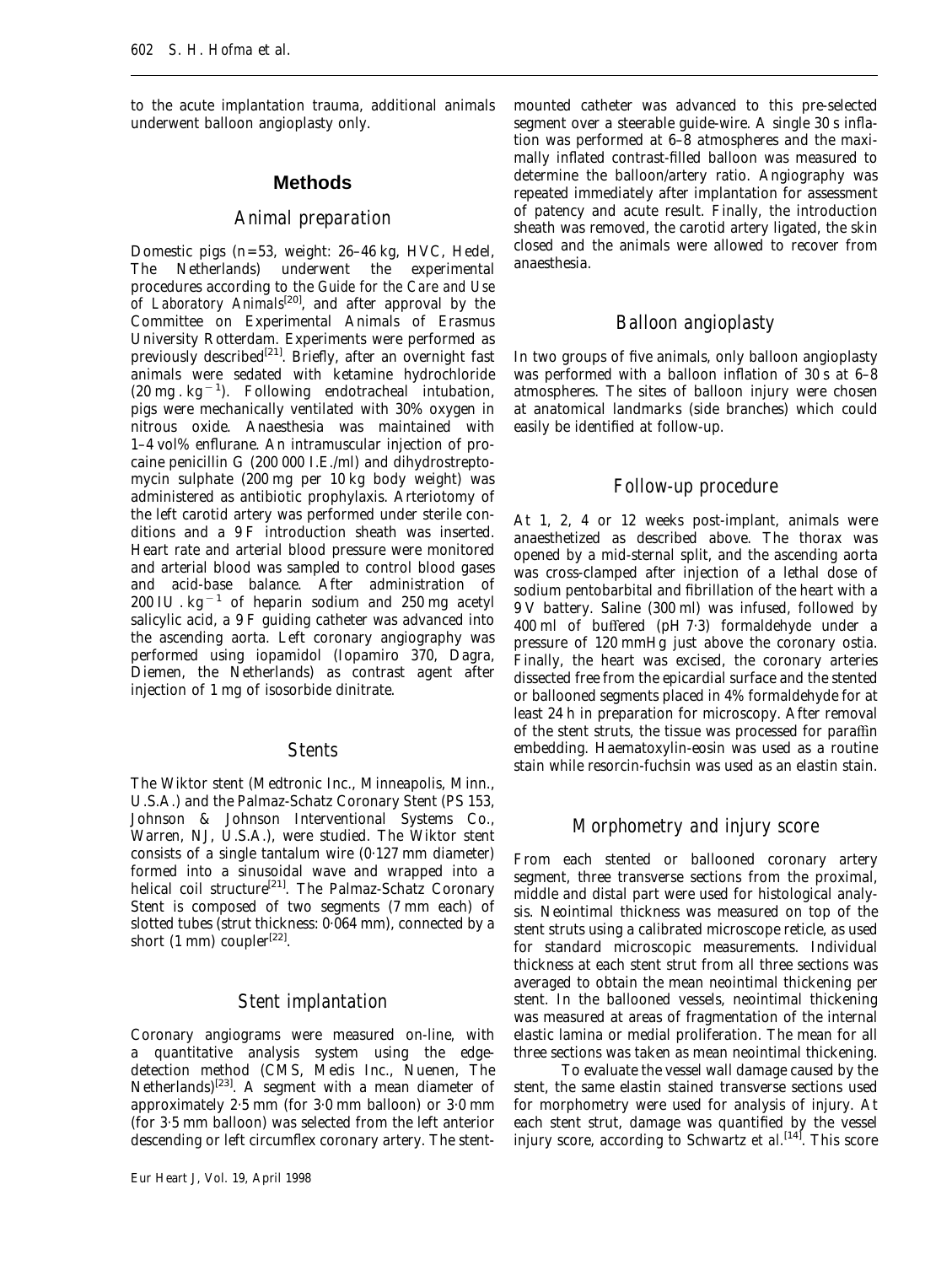*Table 1 Values for vessel injury score according to Schwartz* **et al***. [14] (with permission)*

| Score<br>$\Omega$ | Description of vascular injury                                                                                   |  |  |  |  |  |
|-------------------|------------------------------------------------------------------------------------------------------------------|--|--|--|--|--|
|                   | Internal elastic lamina intact; endothelium denuded;<br>media compressed, not lacerated                          |  |  |  |  |  |
|                   | Internal elastic lamina lacerated; media compressed, not<br>lacerated                                            |  |  |  |  |  |
|                   | Internal elastic lamina lacerated, media visibly lacerated,<br>external elastic lamina intact but compressed     |  |  |  |  |  |
|                   | External elastic lamina lacerated; large lacerations of<br>media extending through external elastic lamina; coil |  |  |  |  |  |

wires sometimes residing in adventitia

grades wall damage from 0 when the internal elastic lamina is intact to 3 when even the external elastic lamina is disrupted (Table 1). Individual scores of the stent struts of the three sections of one stent were averaged to obtain the mean vessel injury score per stented segment. For the balloon angioplasty groups, the vessel injury score cannot be applied because the grading of injury is directly coupled to the presence of a stent strut. Therefore, we graded the injury in the balloon angioplasty groups in analogy to the fracture length method<sup>[24]</sup>, but for a non-over-sized model. Fragmentation of the internal elastic lamina, often accompanied with some degree of medial hypertrophy occurred in one or more areas; it was rare to see one area with a totally ruptured and disintegrated internal elastic lamina. The circumferential lesion length  $(L<sub>lesion</sub>)$  divided by the total circumferential internal elastic lamina length  $(L_{tot})$  was used as a measure of magnitude of damage  $(L_{\text{lesion}}/L_{\text{tot}})$ .

#### *Inflammatory response*

Inflammation was assessed in the HE-stained sections corresponding to those used for analysis of vessel injury score and neointimal thickening measurements, according to the following semi-quantitative score: 0: nonexistent inflammatory response; 1: inflammatory infiltrates in the adventitia; 2: diffuse, clearly recognizable inflammatory infiltrates in the adventitia; 3: severe, often granulomatous, inflammatory response in the adventitia, sometimes extending to the intima.

#### *Statistical analysis*

All data were expressed as mean  $\pm$  SD. Differences in the balloon/artery ratio, vessel injury score and neointimal thickening between the different stent and balloon groups at the same point in time were evaluated with the non-parametric Wilcoxon Rank Sum Test. A *P* value <0·05 (two-tailed) was considered statistically significant. To evaluate differences in vessel injury score within the same groups at different points in time, Kruskal–Wallis one way Analysis of Variance was used.

Because of multiple testing, the Bonferroni correction was applied to correct for increasing type I error and significance was stated at the 0·025 level. After curve fitting, regression analysis was used to investigate progression over time of injury response and differences between stent types<sup>[25]</sup>. Regression analysis was also performed to describe the correlation between vessel injury score and neointimal thickening. (Statistical package: SPSS, release 6·0, SPSS Inc. Chicago, Illinois, U.S.A.).

## **Results**

# *Systemic haemodynamics and blood gases during intervention*

During interventions, heart rate (94  $\pm$  14 beats . min<sup>-1</sup>,  $99 \pm 14$  beats . min<sup>-1</sup> and  $97 \pm 14$  beats . min<sup>-1</sup>) and mean arterial blood pressures  $(82 \pm 17 \text{ mmHg})$  $74 \pm 14$  mmHg and  $73 \pm 8$  mmHg) were similar for the Wiktor stent, Palmaz-Schatz stent and balloon groups, respectively, while arterial blood gases remained within the normal range (pH: 7.35–7.45; *P*<sub>0</sub>: 120–160 mmHg;  $P_{\text{CO}_2}$ : 35–45 mmHg).

## *Stent implantation*

Twenty-one Wiktor stents were placed (one stent per artery) in 16 pigs. Three stented arteries were excluded from final analysis: one stent migrated during implant, a second was erroneously oversized in a small marginal branch, while a third stented animal died suddenly after 23 days without macroscopic evidence of stent occlusion. In total, 18 Wiktor stents were analysed.

Twenty-eight Palmaz-Schatz stents were implanted in 27 animals. Nine stents were excluded from analysis following the death of three animals from arrhythmia during the implantation procedure and six (six stents) from stent thrombosis within 48 h post-implantation. Thrombosis, confirmed by light microscopy, was not accompanied by vascular damage, and was therefore excluded from analysis. In total 19 Palmaz-Schatz stents were analysed.

Angiography during the implantation procedure showed that stents were properly sized, as demonstrated by balloon-artery ratios of 0·9–1·1 (Table 2(a)).

## *Balloon angioplasty*

Ten coronary artery segments in 10 pigs underwent balloon angioplasty with a balloon/artery ratio of  $1·0 \pm 0·1$  (Table 2(b)). Further augmentation of injury up to 12 weeks could not be demonstrated.

At 1 week, the vessel injury score was lower in the Palmaz-Schatz stent group despite a slightly higher mean balloon/artery ratio compared to the Wiktor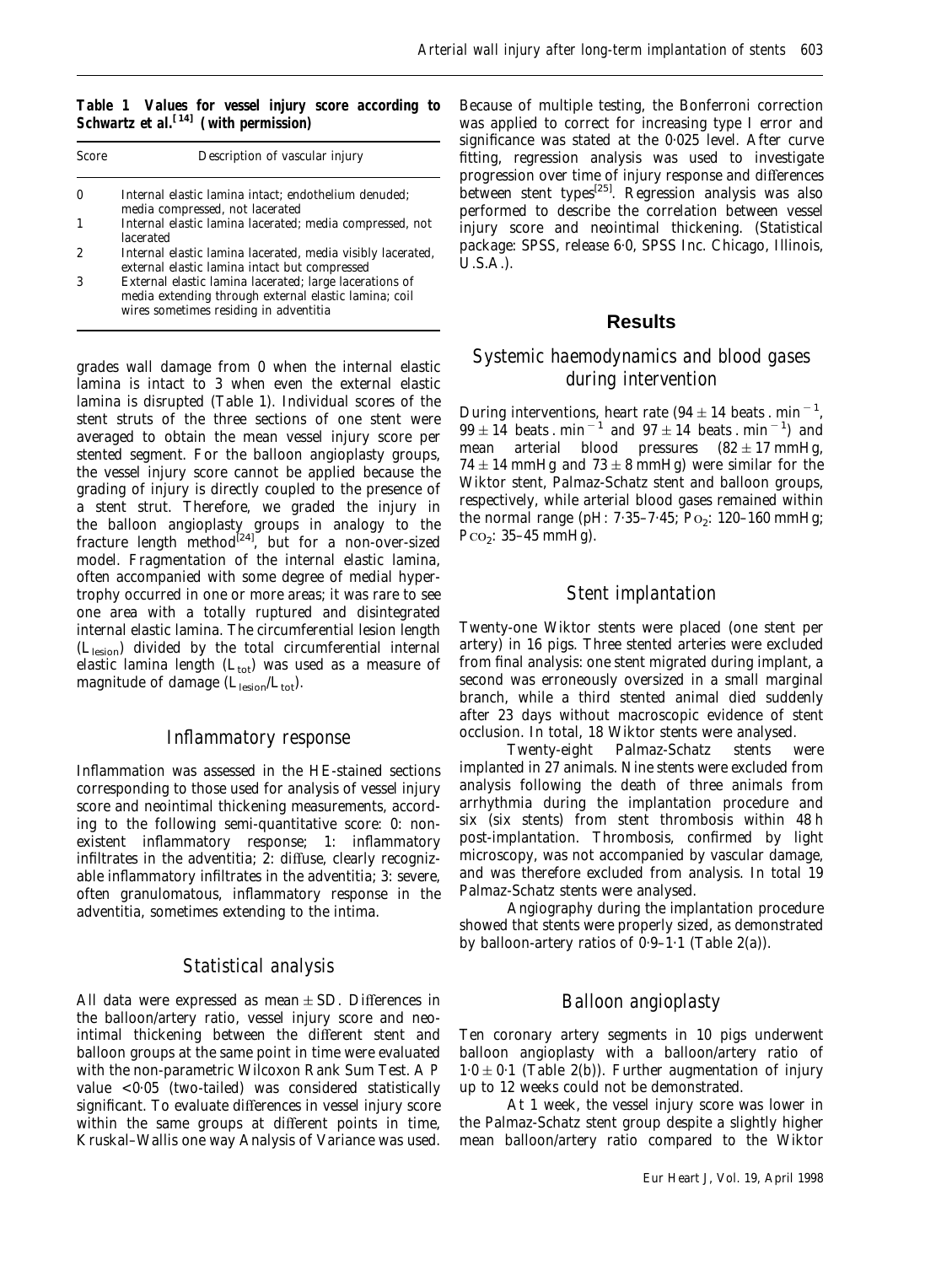| Follow-up<br>(weeks) | <b>Wiktor Stent</b> |                                  |                                |                                |                                 | Palmaz-Schatz stent |                                 |                                           |                            |                                          |
|----------------------|---------------------|----------------------------------|--------------------------------|--------------------------------|---------------------------------|---------------------|---------------------------------|-------------------------------------------|----------------------------|------------------------------------------|
|                      | #                   | VIS                              | $NT \mu m$                     | Inflammation<br>score          | B/A                             | #                   | VIS                             | $NT \mu m$                                | Inflammation<br>score      | B/A                                      |
|                      | 6                   | $0.9 \pm 0.1*$                   | $61 \pm 10$                    | $0.6 \pm 0.7$                  | $0.9 \pm 0.1*$                  | 8                   | $0.7 \pm 0.2$                   | $61 \pm 35$                               | $1.0 \pm 0.9$              | $1.0 \pm 0.1$                            |
| $\overline{4}$<br>12 | 5                   | $1.5 \pm 0.5$<br>$1.7 \pm 0.6$ † | $151 \pm 50$<br>$305 \pm 1551$ | $0.6 \pm 0.6$<br>$1.6 \pm 0.9$ | $1.1 \pm 0.1$<br>$1.1 \pm 0.1*$ | 5<br>6              | $1.0 \pm 0.1$<br>$1.2 \pm 0.31$ | $103 \pm 13$<br>$198 \pm 54$ <sup>†</sup> | $0.5\pm0.5$<br>$0.2\pm0.4$ | $1\cdot 0 \pm 0\cdot 1$<br>$1.0 \pm 0.1$ |

*Table 2(a) Morphological parameters and balloon/artery ratios of the Wiktor and Palmaz-Schatz stent groups at 1, 4 and 12 weeks follow-up*

Data are mean  $\pm$  SD; #=number of animals; VIS=vessel injury score; NT=mean neointimal thickness; B/A=balloon/artery ratio. \*=*P*<0·05 W vs PS for same time-point; †*=P*<0·025 vs other time-points of same stent design. ‡*=P*<0·025 vs 1 week of same stent design.

*Table 2(b) Morphological parameters and balloon/artery ratios of the balloon angioplasty groups at 2 and 12 weeks follow-up*

|                      |        | Balloon angioplasty                |                            |                           |                                          |  |  |  |
|----------------------|--------|------------------------------------|----------------------------|---------------------------|------------------------------------------|--|--|--|
| Follow-up<br>(weeks) | (#)    | $L_{\text{lesion}}/L_{\text{tot}}$ | $NT \mu m$                 | Inflammation<br>score     | B/A                                      |  |  |  |
| 2<br>12              | 5<br>5 | $0.29 \pm 0.29$<br>$0.26 \pm 0.23$ | $23 \pm 24$<br>$12 \pm 15$ | $0.4 \pm 0.5$<br>$0\pm 0$ | $1.0 \pm 0.1$<br>$1\cdot 0 \pm 0\cdot 1$ |  |  |  |

Data are mean  $\pm$  SD; #=number of animals;  $L_{\text{lesion}}/L_{\text{tot}}$ =length of fragmented IEL ( $L_{\text{lesion}}$ ) divided by total circumferential IEL length; NT=mean neointimal thickness at  $\rm L_{lesion}$ ; B/A=balloon/artery ratio.



*Figure 1* **Progression of vessel wall injury between 1 and 12 weeks for both stent designs. \****P***<0·025 vs 4 and 12 weeks Wiktor; †***P***<0·05 vs 1 week Wiktor; \*\****P***<0·01 vs 12 weeks Palmaz-Schatz. Linear regression showed a significant progression of vessel injury score between 1 and 12 weeks (***P***=0·0004) as well as a difference in vessel injury score between both stent** designs  $(P=0.0013)$ .  $\Box$  = Wiktor;  $\triangle$  = Palmaz-Schatz.

stents. Although the increase in the vessel injury score between 1 and 4 weeks in the Palmaz-Schatz stents showed only a trend, the progress of the vessel injury score between 1 and 12 weeks was significant in this analysis (*P*=0·0004) (Fig. 1). In both stent designs linear regression analysis revealed a continued difference in vessel wall injury at follow-up (*P*=0·0013) (Fig. 1). The slope of increase in the vessel injury score over time was not significantly different (*P*=0·62) between the stent types.

After balloon angioplasty, vessel wall damage was very mild, expressing itself at follow-up as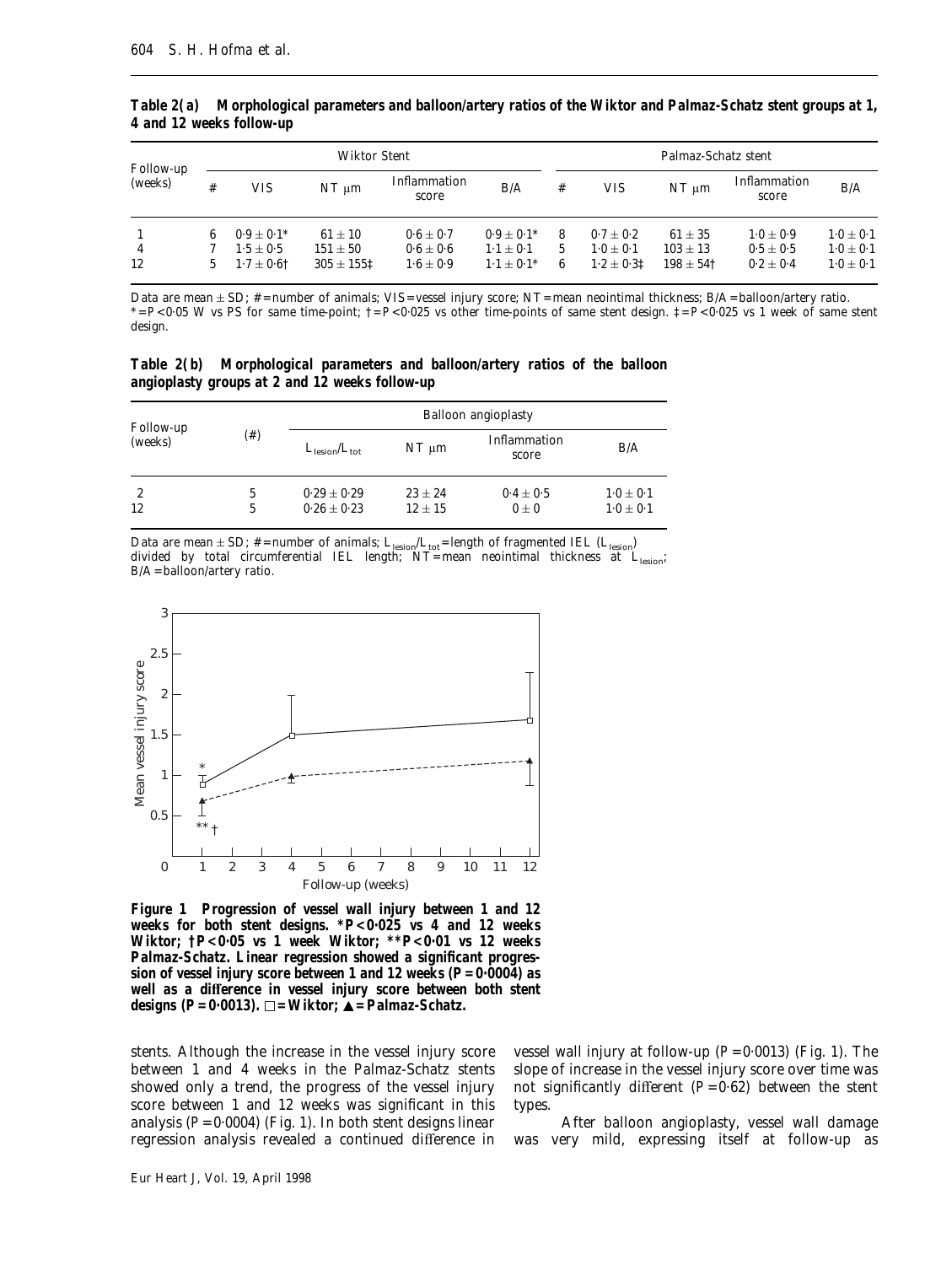fragmentation of the internal elastic lamina accompanied by an increase in medial thickness. There was no increase in injury from 2 to 12 weeks (Table 2(b)).

#### *Inflammatory response*

Table 2(a) shows the inflammation score for both stent groups. Extensive inflammation was not observed in either group, with most scores being  $\lt 1$ . The balloon angioplasty vessels showed a very mild inflammatory reaction at 2 weeks, but at 12 weeks the inflammatory response was absent in all vessels studied.

## *Morphometry*

Mean neointimal thickening at the stent wires in the Wiktor stent groups increased from  $61 \pm 10$  µm at 1 week to  $151 \pm 50$  µm at 4 weeks and  $305 \pm 155$  µm at 12 weeks (*P*<0·025). In Palmaz-Schatz stented coronary arteries, the neointimal thickening also increased significantly from  $61 \pm 35$  µm at 1 week to  $103 \pm 3$  µm at 4 and  $198 \pm 54$  µm at 12 weeks respectively (Table 2(a)).

Table 2(b) shows that neointimal thickening at 2 weeks after balloon angioplasty was limited  $(23 \pm 24 \,\mu m)$  and significantly less than after stent implantation. There was no progression of neointimal thickening between 2 and 12 weeks.

# *Correlation between injury and neointimal response*

The correlation between vessel injury score and the neointimal thickening was poor in each of the stent groups (Fig. 2). The correlations for all Wiktor stents together  $(y=155x-29, r=0.69, P=0.001)$  and all Palmaz-Schatz stents together  $(y=86x+47, r=0.36,$ *P*=0·14) were not significantly different from each other. To increase the power of the analysis, all data were pooled. Even then correlation between vessel injury score and neointimal thickening remained weak (Fig. 3;  $y=107x+17$ ,  $r=0.49$ ,  $P=0.002$ ).

#### **Discussion**

## *Background and purpose of study*

The use of stents is increasing exponentially worldwide. However, concerns remain as regards thrombogenicity and vessel wall tissue response to the stent. Tissue response and thrombosis have been strongly related to acute vessel wall damage during the procedure<sup>[14,17,18,26]</sup>. Stent injury in the porcine model has therefore been used to study restenosis<sup>[27–31]</sup>. Schwartz *et al.*<sup>[14]</sup>, by oversizing the stent (Wiktor at 4 weeks) and thereby creating

deep arterial injury, showed a strong correlation between vessel injury score and neointimal thickening.

Rogers *et al.*<sup>[19]</sup> were able to reduce vessel wall injury and neointimal thickening after stenting by modifying the geometric configuration of the stent. However, their data derive from peripheral rabbit arteries and are also limited to one time point at 14 days. Colombo *et al.* have emphasized the importance of correct sizing of the stent using high-pressure inflation guided by intravascular ultrasound<sup>[32]</sup>. Applying these rules of stent deployment, Serruys *et al.* observed no subacute thrombosis and a restenosis rate of only 6% at 6 months after implantation of a heparin coated Palmaz-Schatz stent in 50 patients of the Benestent II pilot trial<sup>[33]</sup>.

We investigated the vessel injury score concept in two different stent designs, at various time points and without deliberately creating deep arterial damage (mean balloon/artery ratio: 0·9–1·1). The data were compared with a control group that underwent balloon angioplasty alone.

## *Main findings*

The major finding of the present study is that in properly sized stents, but not after balloon angioplasty alone, vessel wall injury increases over time. Although neointimal thickening increases concurrently, no strong correlation could be found between vessel injury score and neointimal thickening. In all stent groups the inflammatory response was very mild. However, in contrast to the balloon angioplasty group, inflammation was still visible after 12 weeks and may have influenced the progression of vessel injury score over time.

#### *Acute vs chronic injury*

Acute vessel wall damage is caused during the interventional procedure. If this damage is predominantly caused by stretching of the vessel wall, then this damage is comparable in balloon angioplasty and stenting (with a balloon-expandable stent), except for the profile of the stent on the outer surface of the balloon. For the Palmaz-Schatz stent this implies an extra profile of 2 times 64  $\mu$ m (128  $\mu$ m), and for the Wiktor stent 2 times  $127 \mu m$  (254  $\mu$ m). In stenting a 3.0 mm coronary artery with a 3·0 mm stent-mounted balloon, this would mean at 4 or 8% increase in diameter, respectively. However, in our data this increase in profile was not accompanied by a proportional increase in damage within the given ranges of balloon/artery ratios of 0·9 to 1·1  $(±8%)$ . Stent strut geometry (round vs rectangular) is an additional factor which may modify vessel wall injury caused during stretching<sup>[19]</sup>. We found a significant lower mean vessel injury score in the Palmaz-Schatz stent compared to the Wiktor stent at 1 week follow-up, which might represent lower acute damage at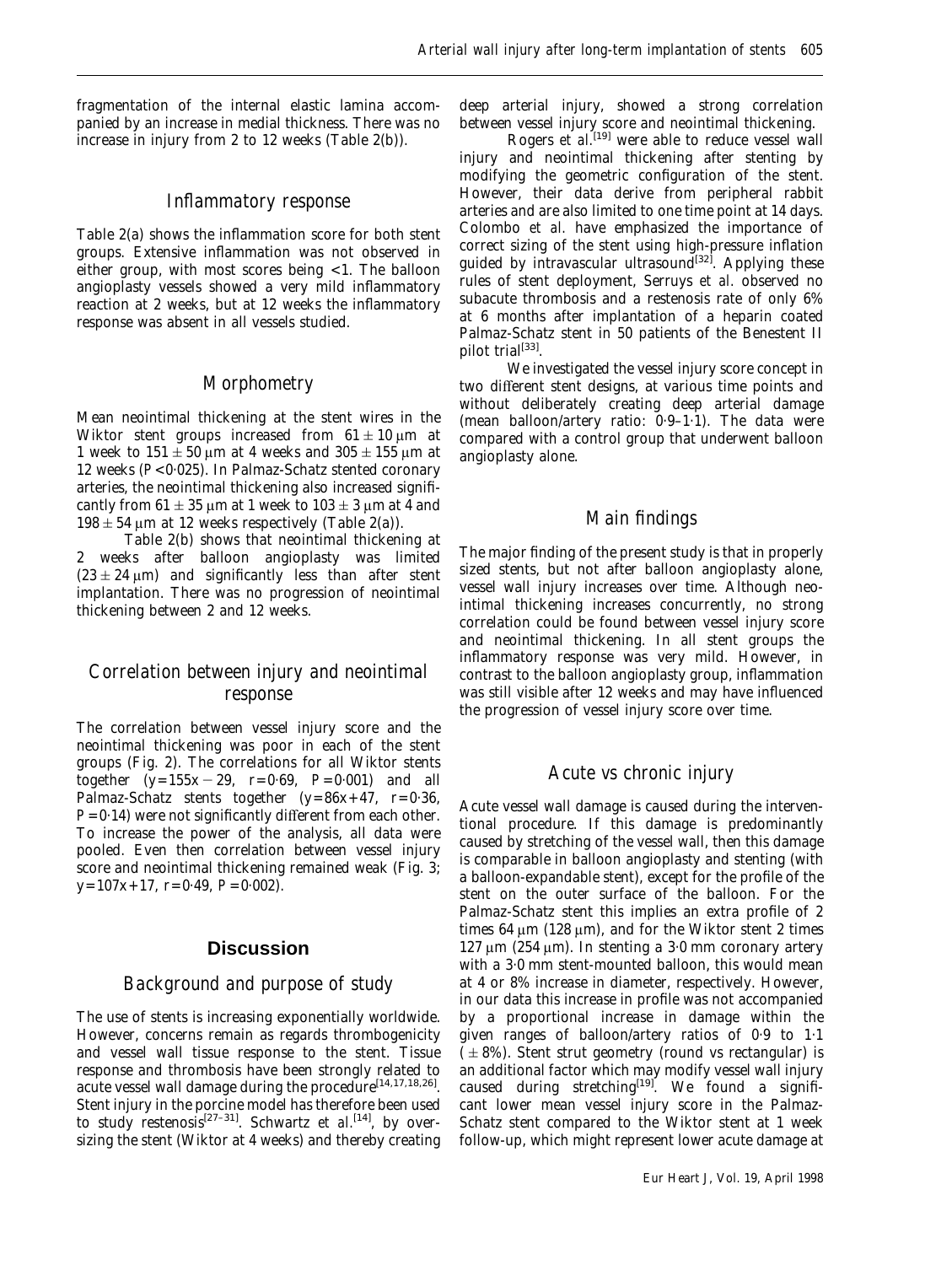

*Figure 2* **(a) Correlation between mean vessel injury score and mean neointimal thickness per individual Wiktor stent at 1, 4 and 12 weeks follow-up. No significant correlation can be found in either group. (b) Correlation between mean vessel injury and mean neointimal thickness per individual Palmaz-Schatz (PS) stent at 1, 4 and 12 weeks. No significant correlation can be found in either group.**

implant. Further studies assessing damage directly after implantation might elucidate this further.

Chronic damage was defined as vessel wall damage occurring during follow-up. The present data show a significant increase in damage, as assessed by the vessel injury score, between 1 and 12 weeks post-stenting  $(P=0.0097)$ . This was probably caused by the continued presence of the stents, as chronic damage was not observed after balloon angioplasty alone. Unfortunately, it was not possible to use the same injury scoring system in stented and ballooned arteries. However, we

feel that the large difference in outcome in this study allows for the above conclusion.

## *Possible implications of chronic injury*

In this study, the progressive damage caused by the stent in the first weeks after stenting may act as a direct stimulus for smooth muscle cell proliferation through the release of several growth factors and chemotactic agents from the damaged cells $[34-37]$ . However, the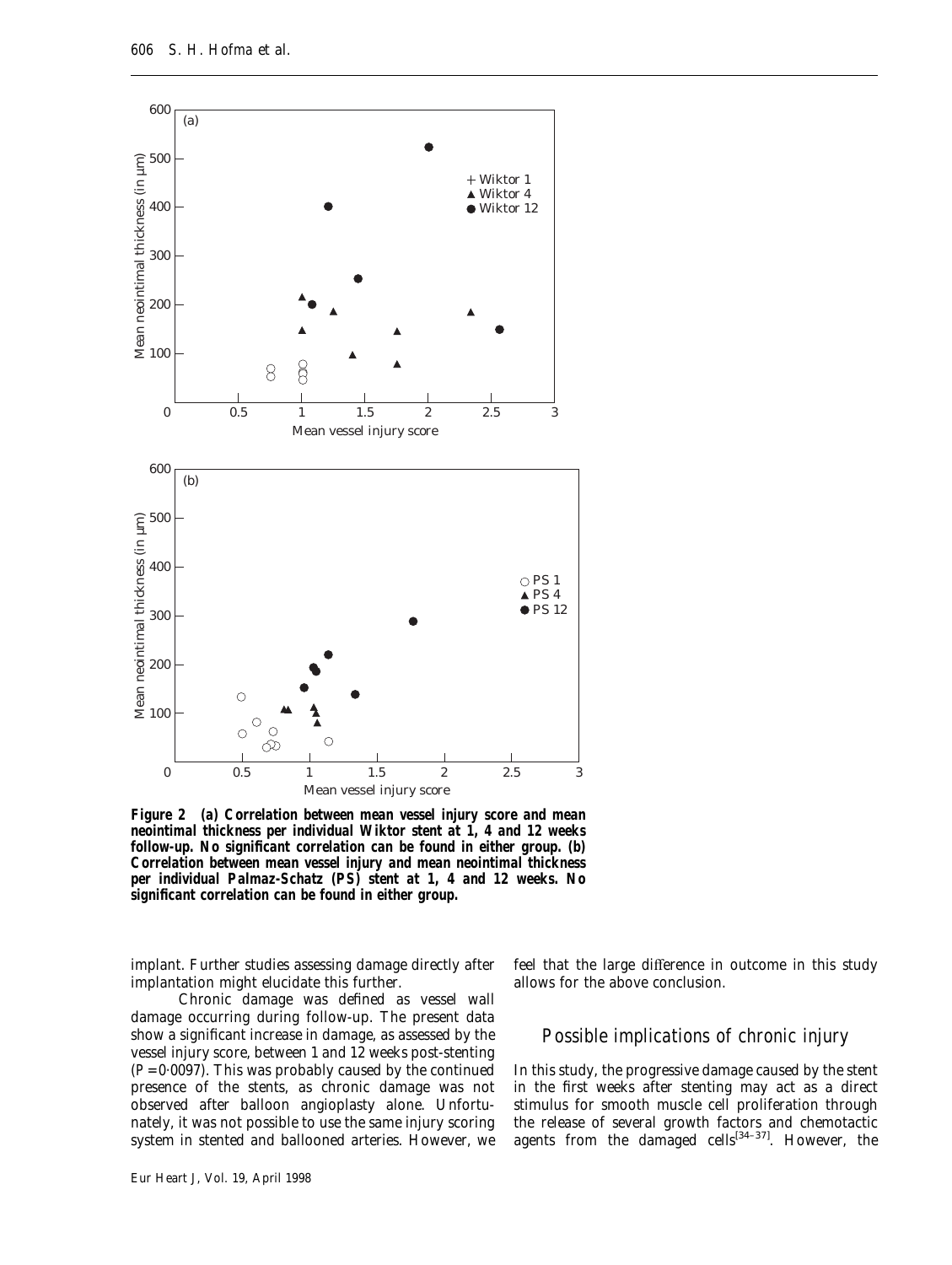

*Figure 3* **Correlation between mean vessel injury score and mean neointimal thickness plotted for both stents in all pigs. (y=107x+17, r=0·49,** *P***=0·002).**

resultant neointimal thickening is probably not influenced by damage alone as no strong correlation was evident between vessel injury score and neointimal thickening in the present study. Our data indicate that the largest increase in vessel injury score occurs between 1 and 4 weeks, while the largest increase in neointimal thickening occurs between 4 and 12 weeks.

The weak correlation between vessel injury score and neointimal thickening may also be due to the very low mean neointimal thickenings  $(151 \mu m)$  for Wiktor and  $103 \mu m$  for Palmaz-Schatz, both at 4 weeks). These values, however, are comparable to other studies by our  $group^{[21,38]}$ . It is unlikely that an increase in the number of experiments in this study will result in a better correlation, as pooling all the data did not show a better correlation (Fig. 3). Therefore, in the present study, damage is probably only one of the contributing factors to the resultant neointimal thickening. The study by Schwartz *et al.* indicated that damage played a more important role than in ours, but this does not contradict our results. Their model was characterized by immense acute damage, resulting in neointimal thicknesses of up to  $1400 \mu m$ .

Rogers *et al.*<sup>[19]</sup> have shown that the difference in geometry or surface characteristics between stents may be important in relation to the injury inflicted to the vessel wall. Our results show that this effect is most pronounced during the first weeks after stenting.

## *The role of inflammation*

In all groups, mild inflammation was seen in the first weeks. Although a correlation between inflammation score and vessel injury score or neointimal thickening could not be observed, the persisting mild inflammatory

response in the stent groups at 12 weeks may have contributed to the progression of vessel wall injury, as this was not observed in the group who received balloon angioplasty alone. Theoretically, persistent inflammation may have facilitated the increased morphological injury by allowing deeper stent strut penetration into the vessel wall, resulting in a higher vessel injury score. Furthermore, by releasing growth factors and cytokines, inflammatory cells may also influence neointimal thickening and chronic endothelial dysfunction<sup>[39]</sup>.

#### *Study limitations*

Our first time point of follow-up was chosen at one week. We are aware that this does not represent true acute damage at implant. However, histological assessment of acute injury requires removal of stent struts from 'freshly' injured vessel wall tissue, which may induce more handling damage than removal after several days to weeks. After one week, a measurable neointima is present, which data could be included in this analysis.

In the Wiktor stent group, no early stent thrombosis was seen while six Palmaz-Schatz stents thrombozed in the first 48 h post implantation, causing the death of the animals. These six Palmaz-Schatz stents were not included in the analysis, because increased vessel wall damage could not be found in either of these cases and therefore bias was not likely to be introduced.

In this study, non-atherosclerotic coronary arteries of juvenile pigs were stented. Vessel wall injury and tissue response may be different when stenting atherosclerotic lesions. However, in the pig model, hypercholesterolaemic diets or endothelial abrasion before stenting do not significantly change the tissue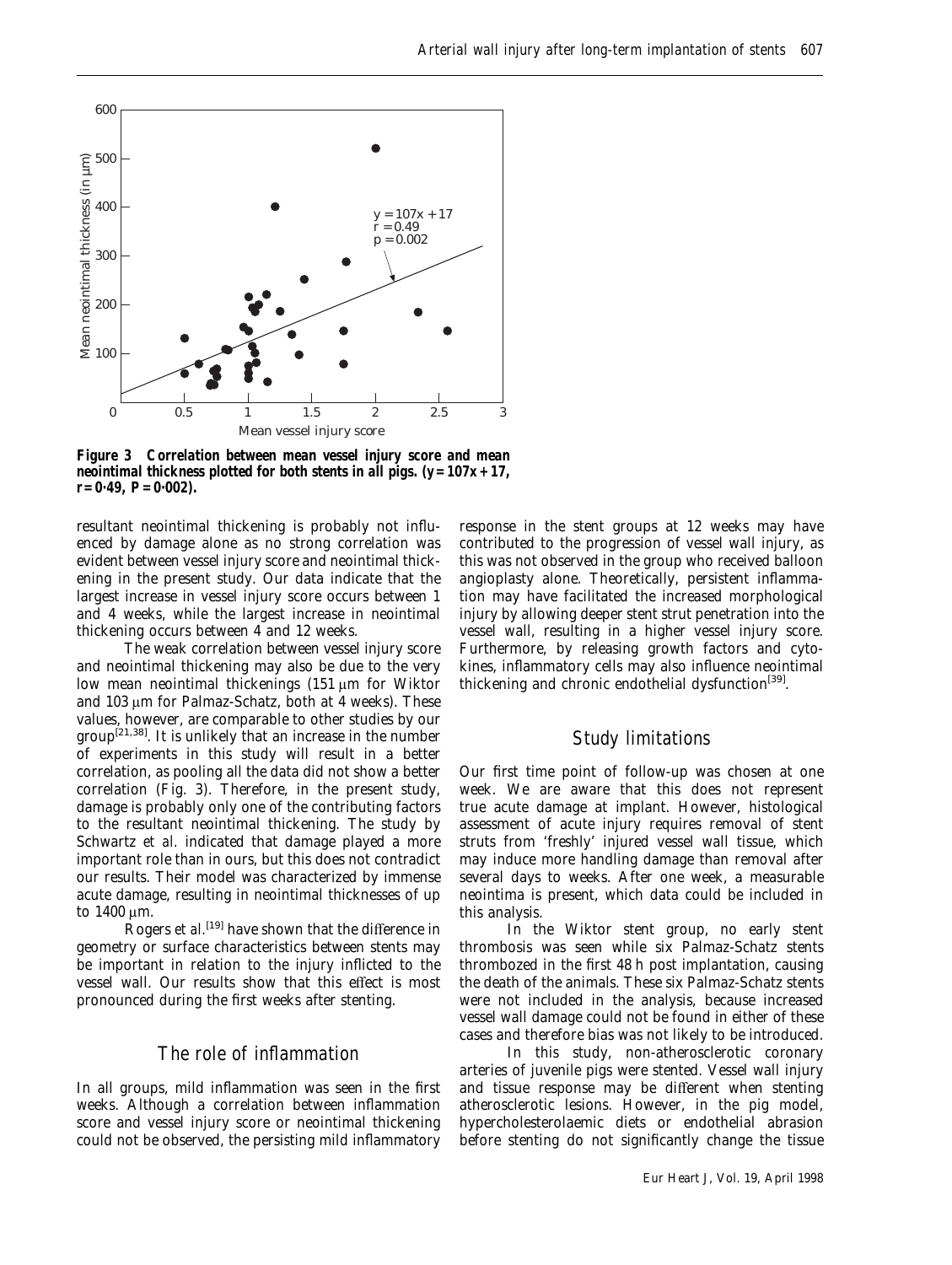response<sup>[31]</sup>. Moreover, our model has extensively been used in pre-clinical stent testing, and it seems valid to assess vessel wall injury, tissue response, thrombotic response and restenosis in the same model.

## **Conclusions**

This study shows progression of vessel wall injury up to 12 weeks after stenting, but not after balloon angioplasty alone. Different stent designs cause different degrees of acute injury and this difference persists at longer follow-up.

As (mild) inflammatory response was persistent in the stent groups in contrast to balloon angioplasty, this may be important in influencing progression of vessel wall injury subsequent to mechanical injury caused by stenting. In this study, no strong correlation between injury score and neointimal hyperplasia could be demonstrated.

We gratefully thank Johnson & Johnson Interventional Systems, Warren, NY, U.S.A. and Medtronic Inc., Minneapolis, Minn., U.S.A. for their generous supply of stents. Ms Dineke de Bruyn is thanked for preparing the manuscript.

### **References**

- [1] Serruys PW, de Jaegere P, Kiemeneij F *et al*. for the BENESTENT Study Group. A comparison of balloonexpandable-stent implantation with balloon angioplasty in patients with coronary artery disease. N Engl J Med 1994; 331: 489–95.
- [2] Fischman DL, Leon MB, Baim DS *et al*. for the Stent Restenosis Study Investigators. A randomized comparison of coronary-stent placement and balloon angioplasty in the treatment of coronary artery disease.. N Engl J Med 1993; 331: 496–501.
- [3] Jaegere de PPT, Hermans WR, Rensing BJ, Strauss BH, Feyter de PJ, Serruys PW. Matching based on quantitative coronary angiography as a surrogate for randomized studies: Comparison between stent implantation and balloon angioplasty of native coronary artery lesions. Am Heart J 1993; 125: 310–9.
- [4] Painter JA, Mintz GA, Chin Wong S *et al*. Serial intravascular ultrasound studies fail to show evidence of chronic Palmaz-Schatz stent recoil. Am J Cardiol 1995; 75: 398–400.
- [5] Mintz GS, Pichard AD, Kent KM *et al*. Endovascular stents reduce restenosis by eliminating geometric arterial remodeling: A serial intravascular ultrasound study (Abstr). J Am Coll Cardiol 1995; Febr: 36A.
- [6] Gordon PC, Gibson CM, Cohen DJ, Carrozza JP, Kuntz RE, Baim DS. Mechanisms of restenosis and redilation within coronary stents-Quantitative angiographic assessment. J Am Coll Cardiol 1993; 21: 1166–74.
- [7] Rensing BJ, Hermans WRM, Beatt KJ *et al*. Quantitative angiographic assessment of elastic recoil after percutaneous transluminal coronary angioplasty. Am J Cardiol 1990; 66: 1039–44.
- [8] Hjemdahl-Monsen CE, Ambrose JA, Borrico S *et al*. Angiographic patterns of balloon inflation during percutaneous transluminal coronary angioplasty: role of pressure-diameter curves in studying distensibility and elasticity of the stenotic lesion and the mechanism of dilation. J Am Coll Cardiol 1990; 16: 569–75.
- [9] Rensing BJ, Hermans WR, Strauss BH, Serruys PW. Regional differences in elastic recoil after percutaneous transluminal

coronary angioplasty: a quantitative angiographic study. J Am Coll Cardiol 1992; 17: 34B–38B.

- [10] Hanet C, Wijns W, Michel X, Schroeder E. Influence of balloon size and stenosis morphology on immediate and delayed elastic recoil after percutaneous transluminal coronary angioplasty. J Am Coll Cardiol 1991; 18: 506–11.
- [11] Hermans WRM, Rensing BJ, Strauss BH, Serruys PW. Methodological problems related to the quantitative assessment of stretch, elastic recoil, and balloon-artery ratio. Cathet and Cardiovasc Diagn 1992; 25: 174–85.
- [12] Post MJ, Borst C, Kuntz RE. The relative importance of arterial remodeling compared with intimal hyperplasia in lumen renarrowing after balloon angioplasty. Circulation 1994; 89: 2816–21.
- [13] Lafont A, Guzman LA, Whitlow PL, Goormastic M, Cornhill JF, Chisolm GM. Restenosis after experimental angioplasty: Intimal, medial and adventitial changes associated with constrictive remodeling.. Circ Res 1995; 76: 996–1002.
- [14] Schwartz RS, Huber KC, Murphy JG Edwards WD, Camrud AR, Vlietstra RE, Holmes DR. Restenosis and the proportional neointimal response to coronary artery injury: Results in a porcine model. J Am Coll Cardiol 1992; 19: 267–74.
- [15] Carter AJ, Laird JR, Farb A, Kufs W, Wortham DC, Virmani R. Morphologic characteristics of lesion formation and time course of smooth muscle cell proliferation in a porcine proliferation restenosis model. J Am Coll Cardiol 1994; 24: 1398–405.
- [16] Waller BF, Orr CM, Pinkerton CA, VanTassel JW, Pinto RP. Morphologic observations late after coronary balloon angioplasty: Mechanisms of acute injury and relationship to restenosis. Radiology 1990; 174: 961–7.
- [17] Ellis SG, Muller DWM. Arterial injury and the enigma of coronary restenosis. J Am Coll Cardiol 1992; 19: 275–7.
- [18] Beatt KJ, Serruys PW, Luijten HE *et al*. Restenosis after coronary angioplasty: the paradox of increased lumen diameter and restenosis. J Am Coll Cardiol 1992; 19: 258–66.
- [19] Rogers C, Edelman ER. Endovascular stent design dictates experimental restenosis and thrombosis. Circulation 1995; 91: 2995–3001.
- [20] Guide for the Care and Use of Laboratory Animals. Office of Science and Health Reports (DRR/NIH), 1985. Department of Health, Education and Welfare publication no. NIH 85-23.
- [21] van der Giessen WJ, Serruys PW, van Beusekom HMM *et al*. Coronary stenting with a new, radiopaque, balloonexpandable endoprosthesis in pigs. Circulation 1991; 83: 1788–98.
- [22] Schatz RA, Palmaz JC, Tio FC, Garcia d, Reuter SR. Balloon-expandable intracoronary stents in the adult dog. Circulation 1987; 76: 450–7.
- [23] Reiber JHC, Serruys PW, Kooijman CJ *et al*. Assessment of short-, medium- and long-term variations in arterial dimensions from computer-assisted quantification of coronary cineangiograms. Circulation 1985; 71: 280–8.
- [24] Waksman R, Robinson KA, Crocker IR, Gravanis MB, Cipolla GD, King III SB. Endovascular low-dose irradiation inhibits neointima formation after coronary artery balloon injury in swine. A possible role for radiation therapy in restenosis prevention. Circulation 1995; 91: 1533–9.
- [25] Glantz S, Slinker B. Primer of Applied Regression and Analysis of Variance. New York: McGraw-Hill, 1990.
- [26] Lam JYT, Chesebro JH, Steele PM *et al*. Deep arterial injury during experimental angioplasty: Relation to a positive indium-111-labeled platelet scintigram, quantitative platelet deposition and mural thrombosis. J Am Coll Cardiol 1986; 8: 1380–6.
- [27] Karas SP, Gravanis MB, Santoian EC, Robinson KA, Anderberg KA King III SB. Coronary intimal proliferation after balloon injury and stenting in swine: an animal model of restenosis. J Am Coll Cardiol 1992; 20: 467–74.
- [28] Steele PM, Chesebro JH, Stanson AW *et al*. Balloon angioplasty: Natural history of the pathophysiological response to injury in a pig model. Circ Res 1985; 57: 105–12.